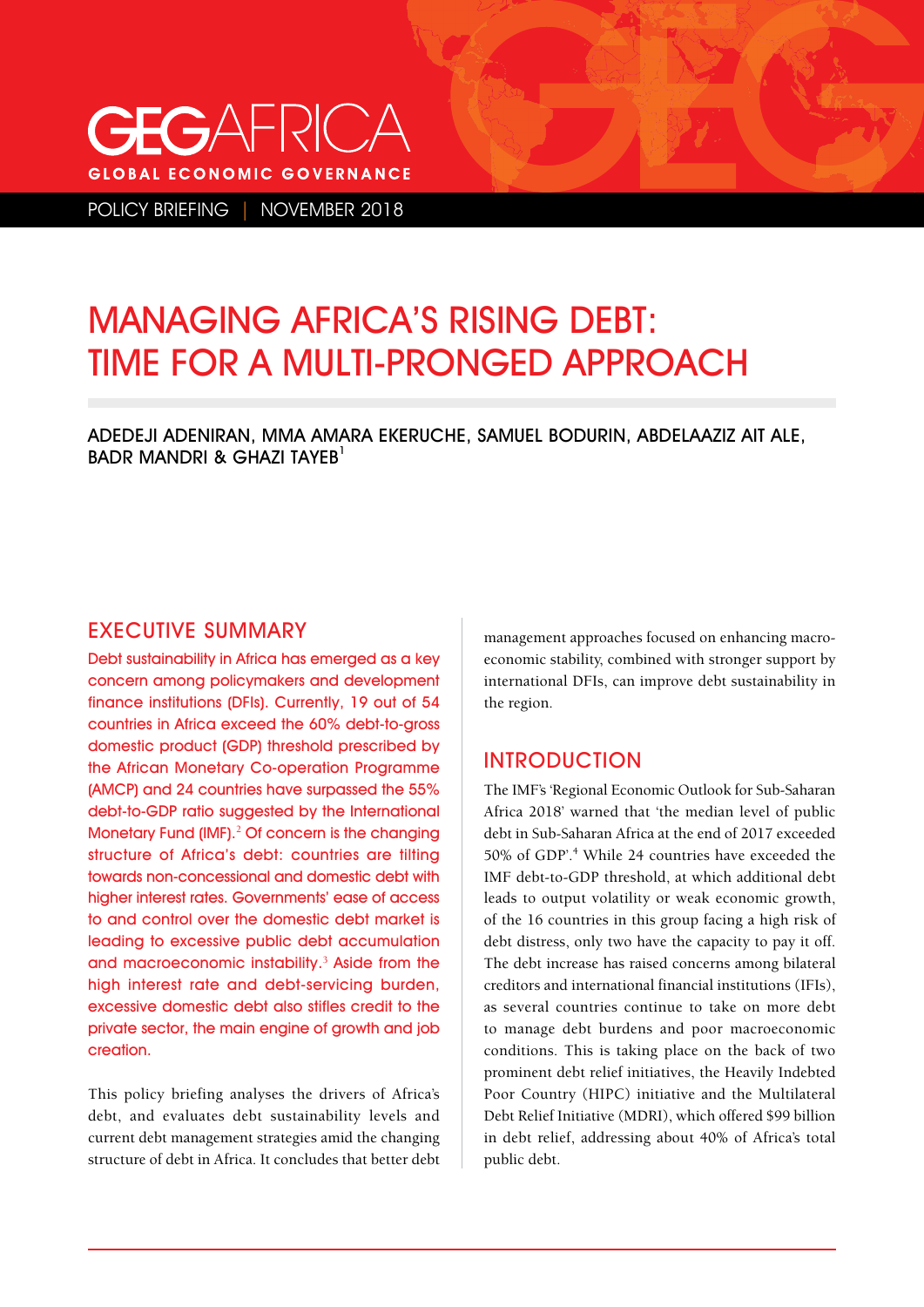Several factors are driving Africa's rising debt, including deteriorating macroeconomic conditions and rising fiscal deficits on the back of poor growth, exchange rate volatility, adverse climatic conditions, political instability (in some countries) and the 2014 commodity price shock. Over the last decade, the structure of Africa's debt profile has also changed considerably. There has been a shift to market-based loans and a decline in concessional loans as a share of external loans from 66% in 2005 to 54% in 2016.<sup>5</sup>

While the current debt situation cannot be compared with the 116% debt-to-gross national income ratio of 1995, the rapid accumulation of debt is raising concerns that Africa is heading towards an unsustainable debt scenario.

#### WHY IS AFRICA'S DEBT RISING?

To uncover the drivers of debt, this policy briefing dissected the evolution of the key components of debt. A change in the debt equation can be written as:

$$
\Delta \frac{D}{Y} = \frac{P}{Y} + (r - g) \frac{D}{Y}
$$

where  $D/Y$  = ratio of past debt to GDP;  $P/Y$  = ratio of primary deficit to GDP;  $r =$  real interest rate; and  $g =$ growth rate of real GDP.6

Over the past decade, most indicators have moved in a direction that has increased Africa's debt. For instance, deficit financing (P) increased significantly following the 2007/2008 global financial crisis. Between 2004 and 2008 the overall fiscal balance as a share of GDP in sub-Saharan Africa stood at 0.4%, declining severely to -5.6% in 2009 and remaining in negative territory following the financial crisis, reaching -5.5% in 2016. In broad terms, the 2014 commodity price shock, low global demand and underlying structural defects in African economies have cumulatively contributed to the low earning position of governments. In addition, some countries have accessed international capital markets to finance infrastructure investment as a countercyclical fiscal measure to compensate for the fall in private sector spending.<sup>7</sup> The interest rate  $(r)$ has not had a significant impact on the change in debt during the period under consideration. While domestic interest rates are relatively high, their impact on debt has been insignificant, as only a few African countries

(such as South Africa, Nigeria, Uganda and Ghana) have developed debt markets capable of absorbing large transactions.

Over this period, the continent also experienced tepid economic growth (g), which adversely affected debt levels. Sub-Saharan Africa's real GDP growth declined from 5.3% in 2013 to 2.8% in 2016. Declining revenues due to low growth have affected the debt-servicing capacity of several countries. As a result, the fiscal fragility of countries has worsened, with a higher share of the budget going to debt-servicing payments.

### HOW MANY COUNTRIES ARE ABLE TO PAY OFF THEIR DEBT?

The IMF's debt sustainability framework (see Table 1), which uses the World Bank's (WB) Country Policy and Institutional Assessment (CPIA) score in addition to a set of threshold levels for selected debt burden indicators, enables an assessment of the debt-carrying capacity of individual countries and their ability to service their debt.<sup>8</sup> The results show that only eight African countries are at low risk of debt distress. These countries fall within the strong and medium CPIA. Nonetheless, Uganda, Tanzania, Kenya and Senegal have breached their debt service-to-revenue thresholds<sup>9</sup> (undermining their capacity to pay off debts). It is likely that they may enter into medium debt risk if nonconcessional debt refinancing becomes the preferred option. Of the 21 countries that are at moderate risk of debt distress, Togo, Guinea, Madagascar, Benin, Nigeria, Niger, Burkina Faso and Tunisia have breached their debt service-to-revenue thresholds. Togo, Guinea and Madagascar are likely to slip into high risk of debt distress owing to their weak policies and institutions. Furthermore, the Central African Republic, Angola, Burundi, Djibouti, São Tomé and Príncipe, Cameroon, Zambia, Mauritania, Ethiopia, Ghana and Cabo Verde are at high risk of debt distress. In fact, of these countries, only Djibouti and São Tomé and Príncipe (despite their weak policies) have the capacity to pay off their debt, owing to the higher portion of concessional debt in their total debt portfolios.

More worrisome, Sudan, The Gambia, Mozambique, Chad and Zimbabwe have surpassed all debt sustainability thresholds and are experiencing debt distress. Sudan's debt distress (with a total public debt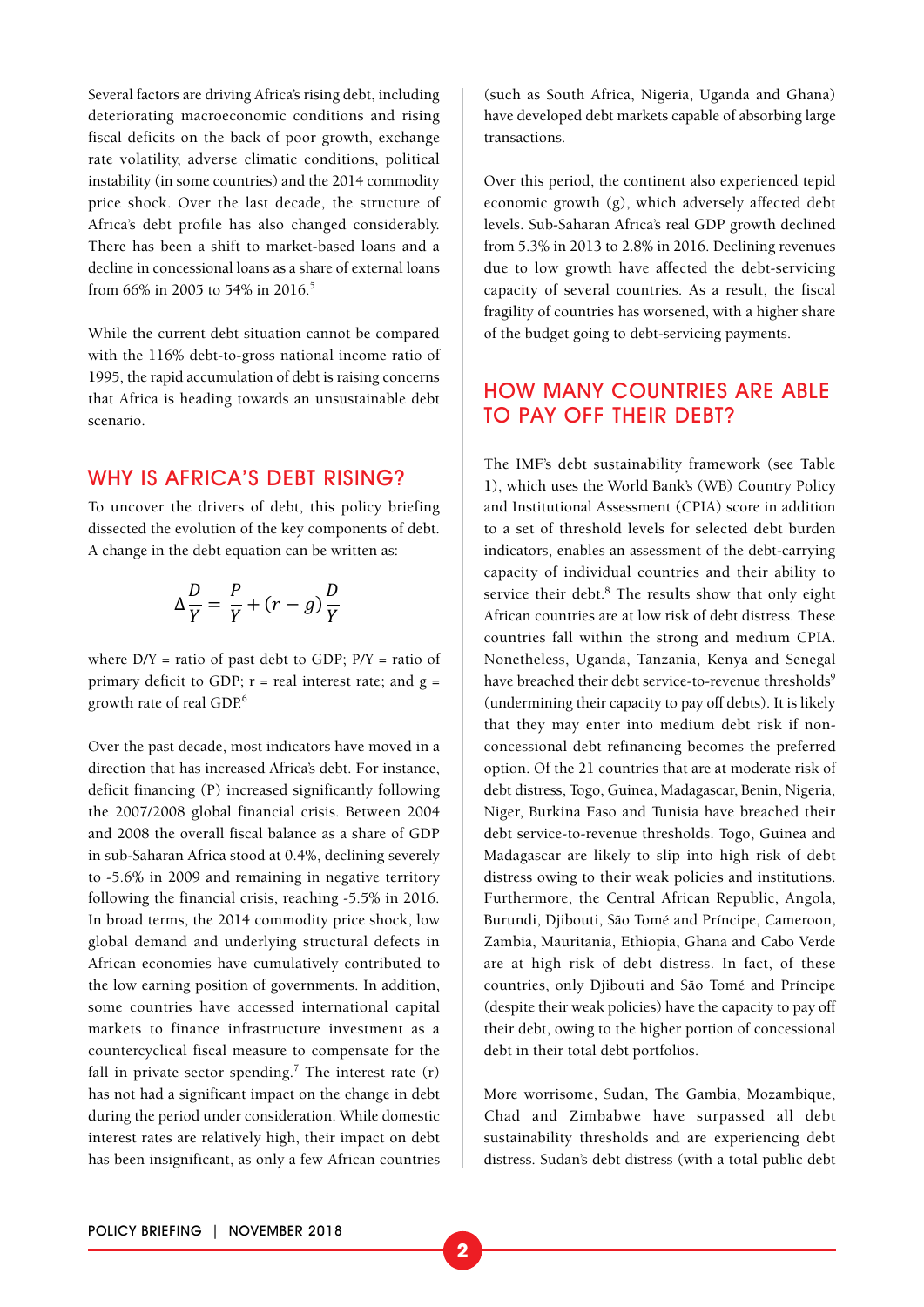| <b>TABLE 1</b><br><b>DEBT SUSTAINABILITY INDICATORS AT A GLANCE</b> |                          |                                                 |                            |                                                                          |                                |                                               |                                           |                                                                                |                                     |                                  |                          |
|---------------------------------------------------------------------|--------------------------|-------------------------------------------------|----------------------------|--------------------------------------------------------------------------|--------------------------------|-----------------------------------------------|-------------------------------------------|--------------------------------------------------------------------------------|-------------------------------------|----------------------------------|--------------------------|
| $\lesssim$                                                          | COUNTRIES                | OF POLICIES<br>& INSTITUTIONS<br><b>ALITYND</b> | 2017<br>DEBT/GDP<br>$\geq$ | DEBT<br>EXTERNAL<br>EXPORT<br>$\overline{0}$<br>$\geq$<br>$\overline{O}$ | ဥ<br>SERVICE<br>EXPORT<br>DEPT | <u>p</u><br>SERVICE<br><b>REVENUE</b><br>DEBT | <b>MOODY'S</b><br>RATING<br>$\widehat{+}$ | SOVEREIGN<br><b>RATINGS</b><br>2018<br><b>RATINGS</b><br>S&P<br>$\overline{+}$ | <b>RATINGS</b><br><b>FITCH</b><br>Œ | <b>UFF</b><br>PAY<br>CAPACITY TO | OF DEBT DISTRESS<br>RISK |
| $\mathbf{1}$                                                        | Angola                   | Weak                                            | 65.3                       | 103.3934                                                                 | 26.5                           | 42.84                                         | B <sub>3</sub>                            | $B -$                                                                          | B                                   | Low                              | High                     |
| $\overline{2}$                                                      | Benin                    | Medium                                          | 54.6                       | 88.1                                                                     | 5.1                            | 19.40                                         |                                           | <b>NR</b>                                                                      | B                                   | Low                              | Moderate                 |
| 3                                                                   | <b>Burkina Faso</b>      | Medium                                          | 38.3                       | <b>NA</b>                                                                | 4.39                           | 30.8                                          |                                           | B                                                                              |                                     | Low                              | Moderate                 |
| $\overline{4}$                                                      | <b>Burundi</b>           | Weak                                            | 56.7                       | 186.034                                                                  | 16.73                          | 19.3                                          |                                           |                                                                                |                                     | Low                              | High                     |
| 5                                                                   | Cape Verde               | Medium                                          | 126                        | $\overline{140}$                                                         | $\overline{10}$                | 30.8                                          |                                           | B                                                                              | B                                   | Low                              | High                     |
| 6                                                                   | Cameroon                 | Weak                                            | 33.8                       | $\overline{77}$                                                          | 6.2                            | 15.8                                          |                                           | B                                                                              | B                                   | Low                              | High                     |
| $7\overline{ }$                                                     | Central African Republic | Weak                                            | 53.4                       | 120                                                                      | 9.3                            | 21,8                                          |                                           |                                                                                |                                     | Low                              | High                     |
| 8                                                                   | Chad                     | Weak                                            | 52.5                       | 89                                                                       | <b>NA</b>                      | 54.4                                          |                                           |                                                                                |                                     | Low                              | In distress              |
| 9                                                                   | Dem Rep of Congo         | Weak                                            | 23.1                       | 111                                                                      | $\overline{1.5}$               | 4.7                                           |                                           | $CCC +$                                                                        |                                     | High                             | Moderate                 |
| 10                                                                  | Congo Brazzaville        | Weak                                            | 119.1                      | 43                                                                       | <b>NA</b>                      | 9.6                                           |                                           | $CCC +$                                                                        | CC                                  | High                             | Moderate                 |
| 11                                                                  | Cote d'Ivoire            | <b>Medium</b>                                   | 46.4                       | 84                                                                       | 6.3                            | 12.9                                          |                                           |                                                                                | $B +$                               | High                             | Moderate                 |
| 12                                                                  | Djibouti                 | Weak                                            | 30.6                       | 235                                                                      | 7.14                           | 13.4                                          |                                           |                                                                                |                                     | High                             | High                     |
| 13                                                                  | Egypt                    | Strong                                          | 103.3                      | $\overline{206.4}$                                                       | 18.94                          | <b>NA</b>                                     | B <sub>3</sub>                            | $B -$                                                                          | B                                   | <b>NA</b>                        | Moderate                 |
| 14                                                                  | <b>Equatorial Guinea</b> | Weak                                            | 42.7                       | 20.7                                                                     | <b>NA</b>                      | <b>NA</b>                                     |                                           |                                                                                |                                     | <b>NA</b>                        | <b>Moderate</b>          |
| 15                                                                  | Eritrea                  | Weak                                            | 131.2                      | <b>NA</b>                                                                | <b>NA</b>                      | <b>NA</b>                                     |                                           |                                                                                |                                     | <b>NA</b>                        | Moderate                 |
| 16                                                                  | Ethiopia                 | Medium                                          | 56.2                       | 272                                                                      | 21.01                          | 20.7                                          |                                           |                                                                                | B                                   | Low                              | High                     |
| 17                                                                  | Gabon                    | Medium                                          | 61.1                       | 98.4                                                                     | 1.4                            | 2.95                                          |                                           | <b>NR</b>                                                                      | $\sf B$                             | High                             | Low                      |
| 18                                                                  | Gambia, The              | Weak                                            | 123.2                      | 181.2                                                                    | 15.17                          | 50.2                                          |                                           |                                                                                | CCC                                 | Low                              | In distress              |
| 19                                                                  | Ghana                    | <b>Medium</b>                                   | 71.8                       | $\overline{120}$                                                         | 10.49                          | 76.5                                          |                                           | $B -$                                                                          | B                                   | Low                              | High                     |
| 20                                                                  | Guinea                   | Weak                                            | 39.7                       | 54.9                                                                     | 3.6                            | 26.3                                          |                                           |                                                                                |                                     | Low                              | Moderate                 |
| 21                                                                  | Guinea-Bissau            | Weak                                            | 42                         | $\overline{26}$                                                          | 2.57                           | 11.9                                          |                                           |                                                                                |                                     | High                             | Moderate                 |
| 22                                                                  | Kenya                    | Strong                                          | 55.6                       | 137                                                                      | 10.62                          | 32.8                                          |                                           | $B +$                                                                          | $B +$                               | Low                              | Low                      |
| 23                                                                  | Lesotho                  | <b>Medium</b>                                   | 34.7                       | <b>NA</b>                                                                | 4.19                           | 5.8                                           |                                           |                                                                                |                                     | High                             | Low                      |
| 24                                                                  | Liberia                  | Weak                                            | 34.4                       | $\overline{77}$                                                          | 2.94                           | $\overline{3.1}$                              |                                           |                                                                                |                                     | High                             | <b>Moderate</b>          |
| 25                                                                  | Madagascar               | Weak                                            | 37.3                       | $\overline{52}$                                                          | 3.66                           | 27.6                                          |                                           |                                                                                |                                     | Low                              | Moderate                 |
| 26                                                                  | Malawi                   | Weak                                            | 59.3                       | 72                                                                       | 5.03                           | <b>NA</b>                                     |                                           |                                                                                | $B -$                               | NA                               | Moderate                 |
| 27                                                                  | Mali                     | <b>Medium</b>                                   | 35.6                       | 67                                                                       | 4.23                           | 10.5                                          |                                           |                                                                                | $B -$                               | High                             | Moderate                 |
| 28                                                                  | Mauritania               | Medium                                          | 91.1                       | 181                                                                      | 13.16                          | 23.3                                          |                                           |                                                                                |                                     | Low                              | <b>High</b>              |
| 29                                                                  | Mauritius                | Strong                                          | 60.2                       | 49.9                                                                     | 18.21                          | <b>NA</b>                                     | Baal                                      |                                                                                |                                     | NA                               | <b>Moderate</b>          |
| 30                                                                  | Morocco                  | Strong                                          | 64.4                       | <b>NA</b>                                                                | 10.87                          | 0.013                                         | Ba1                                       | BBB-                                                                           | BBB-                                | High                             | Moderate                 |
| 31                                                                  | Mozambique               | Weak                                            | 102.2                      | 171                                                                      | 12.65                          | 28.8                                          | Caa <sub>3</sub>                          | SD                                                                             | <b>RD</b>                           | Low                              | In distress              |
| 32                                                                  | Namibia                  | Strong                                          | 46.1                       | 161.5                                                                    | <b>NA</b>                      | <b>NA</b>                                     | Ba1                                       |                                                                                | $BB +$                              | <b>NA</b>                        | Moderate                 |
| 33                                                                  | Nigeria                  | <b>Medium</b>                                   | 16.3                       | 46.5                                                                     | $2.2\,$                        | 44.9                                          |                                           | B                                                                              | $B +$                               | Low                              | Moderate                 |
| 34                                                                  | Niger                    | Medium                                          | $\frac{37.4}{ }$           | 298.8                                                                    | 6.34                           | 40.8                                          |                                           |                                                                                |                                     | Low                              | Moderate                 |
| 35                                                                  | Rwanda                   | Strong                                          | 34.6                       | 153.8                                                                    | 8.29                           | 7.9                                           |                                           | B                                                                              | $B +$                               | High                             | Low                      |
| 36                                                                  | Senegal                  | Strong                                          | $\frac{52.8}{5}$           | 63.3                                                                     | 10.49                          | 32.6                                          | Ba <sub>3</sub>                           | $B +$                                                                          |                                     | Low                              | Low                      |
| 37                                                                  | Sierra Leone             | Weak                                            | 35.3                       | $\overline{125}$                                                         | 6.65                           | 13.9                                          |                                           |                                                                                |                                     | High                             | Moderate                 |
| 38                                                                  | South Africa             | Strong                                          | $\frac{52.7}{5}$           | 159.8                                                                    | 13.17                          | <b>NA</b>                                     | Baa3                                      | <b>BB</b>                                                                      | $BB+$                               | <b>NA</b>                        | Low                      |
| 39                                                                  | Sudan                    | Weak                                            | 126                        | 1538                                                                     | 33.5                           | 43.7                                          |                                           |                                                                                |                                     | Low                              | In distress              |
| 40                                                                  | São Tomé and Príncipe    | Weak                                            | 83.3                       | $\overline{115}$                                                         | 2.99                           | 6.6                                           |                                           |                                                                                |                                     | High                             | <b>High</b>              |
| 41                                                                  | Tanzania                 | Medium                                          | 38.2                       | 88                                                                       | 5.4                            | 22.2                                          |                                           |                                                                                |                                     | Low                              | Low                      |
| 42                                                                  | Togo                     | Weak                                            | 78.6                       | 51                                                                       | 3.2                            | 85.9                                          |                                           |                                                                                |                                     | Low                              | Moderate                 |
| 43                                                                  | Tunisia                  | Strong                                          | 71.3                       | <b>NA</b>                                                                | 10.7                           | 24.82                                         | B <sub>2</sub>                            | <b>NR</b>                                                                      | $B +$                               | Low                              | Moderate                 |
| 44                                                                  | Uganda                   | Medium                                          | $\overline{39}$            | 85                                                                       | 18.8                           | 39.6                                          |                                           | B                                                                              | $B +$                               | Low                              | Low                      |
| 45                                                                  | Zambia                   | Medium                                          | 62.2                       | 105                                                                      | 8.6                            | 26.6                                          |                                           | B                                                                              | $\sf B$                             | Low                              | High                     |
| 46                                                                  | Zimbabwe                 | Weak                                            | 78.4                       | 175                                                                      | 13.4                           | $\overline{9.2}$                              |                                           |                                                                                |                                     | Low                              | In distress              |

Note: PV debt/GDP, PV of external debt to export, Debt service to export and debt service to revenue that breached their thresholds are in red, while those within thresholds are in green.

Source: Authors based on data from World Bank World Development Indicators, 2018; International Monetary Fund Country Economies Sovereign Ratings list, 2017; World Bank Group Open Knowledge Repository, CPIA Africa, July 2018: Assessing Africa's Policies and Institutions.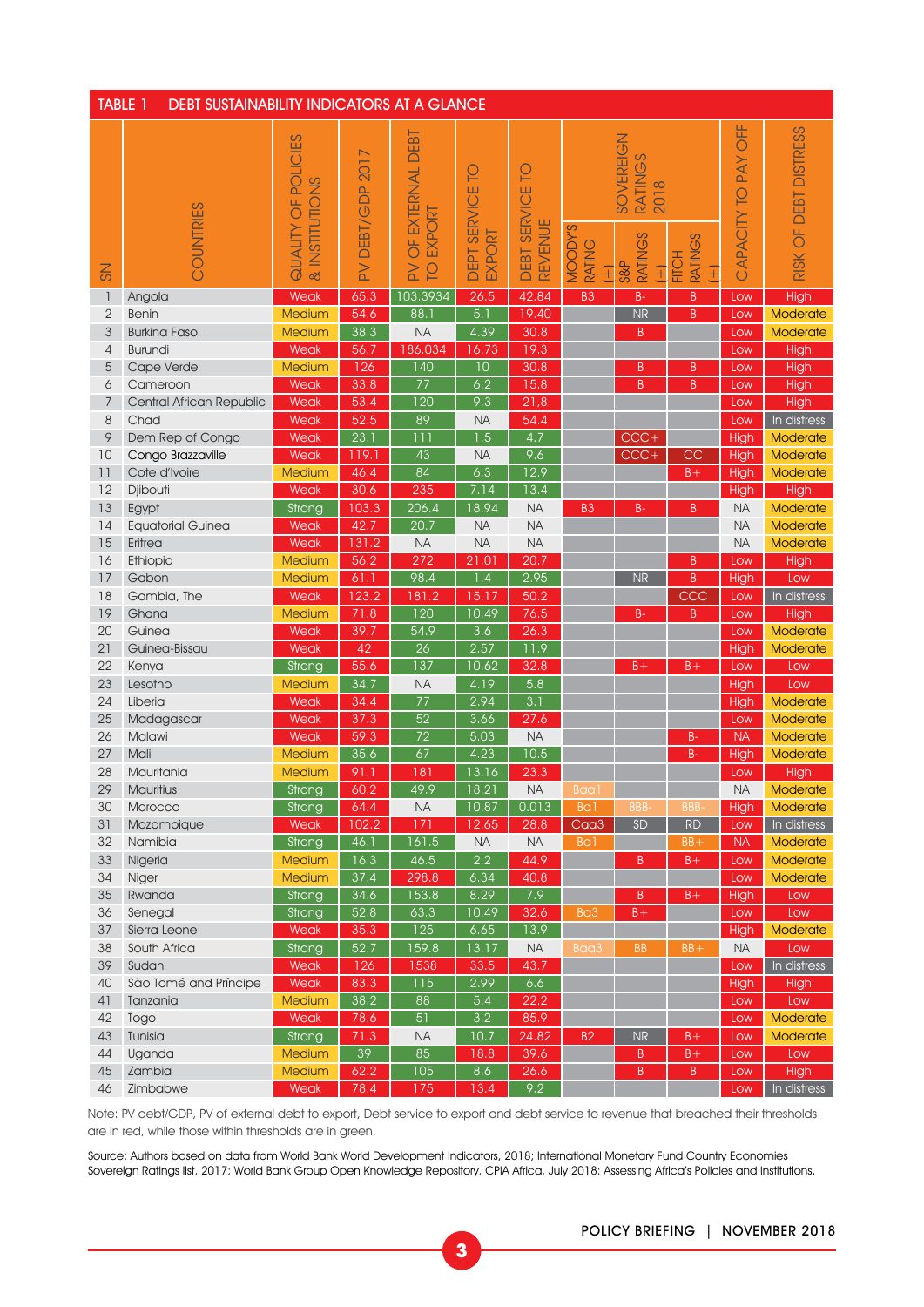of over 116% of GDP) results from fiscal and external imbalances because of political unrest, South Sudan's secession, sanctions, weakened oil revenues, exchange rate depreciation and rising prices. Mozambique's debt distress stems from weaker commodity prices, limited control over borrowing by state-owned enterprises and real exchange rate depreciation. In the case of The Gambia, the country has slipped from a moderate to a weak policy CPIA performer, narrowing its sustainability thresholds following collapsed agricultural output, foreign exchange scarcity and macroeconomic instability. Zimbabwe's distress results from fast-rising domestic debt owing to increased external arrears, limited access to external resources and large fiscal deficits. Of the five countries, only Chad, with ongoing debt restructuring and HIPC debt relief, is on its way out of distress – if it can sustain this path.<sup>10</sup>

Overall, the results show a rising debt burden in Africa, especially in weak and medium CPIAs. Only 11 countries have high capacity to pay off accumulated debt and are still within low or moderate debt stress levels. Countries in debt distress or with a high risk of debt distress spend a significant portion of their yearly government budget on recurring expenditure and have more non-concessional debt. Because of the limited external sources available to these countries, many turn to the domestic market, thereby also increasing the chances of crowding out investors in the credit market and fuelling inflation.

#### HOW ARE COUNTRIES COPING WITH RISING DEBT?

For DFIs it is important to note that the graduation of several African countries away from low-income to middle-income status has supported the drive towards alternative financing instruments, given the constrained access to concessional loans.<sup>11</sup>

One of the core debt management strategies employed by countries is to increase the maturity of their debt profile by issuing long-term bonds in the international capital market. In recent times, Kenya, Côte d'Ivoire, Egypt, Morocco, South Africa and Nigeria have issued Eurobonds at the long end of the maturity spectrum, typically 30 years. In addition, countries with fairly developed debt markets such as Kenya and Nigeria are also issuing longer-term bonds in their domestic debt market. The Nigerian Debt Management Office, for instance, issued its maiden 20-year instrument at the beginning of 2018. The expected outcome of this strategy is that the capital projects for which the debt has been issued will eventually contribute significantly towards debt servicing and debt sustainability. This approach has several advantages, including reducing roll-overs, interest rates, refinancing and cost-of-debt servicing risks.

Switching from domestic to external borrowing is another debt management strategy being deployed by debt management agencies. With external creditors offering a relatively lower interest rate and few domestic markets capable of offering the scale of development financing required, countries are turning to external financing. The number of external bond issuances has accelerated as countries such as Kenya, Nigeria, Senegal, Ghana, Côte d'Ivoire, South Africa and Egypt turn to external financing. The expected outcome of this strategy is to mitigate the crowding out of the private sector and circumvent high domestic interest rates. However, this increases exposure to foreign exchange rate volatility.

Furthermore, countries are introducing novel products to capture a wider and more diverse set of investors with a view to ensuring a sustainable debt portfolio. Inflation-linked bonds, which are indexed to inflation, have recently been issued in Zambia, Namibia and South Africa. Since the principal interest on these bonds follows the inflation rate, investors are protected from inflation volatility. Nigeria has issued diaspora bonds for international investors and also plans to list its first green bond in 2018 for environmentally friendly projects. Issuing new products is expected to boost financial inclusion and deepen domestic debt markets. In addition, de-risking loans through currency conversion flexibilities and allowing countries to fix, unfix and re-fix the base interest rate is another debt management strategy that has been deployed.

## WHAT ELSE ARE COUNTRIES DOING TO IMPROVE THEIR FISCAL POSITIONS?

Some actors, such as multilateral development banks (MDBs) and especially the African Development Bank, refrain from extending grant and other budget support facilities to countries with weak fiscal positions to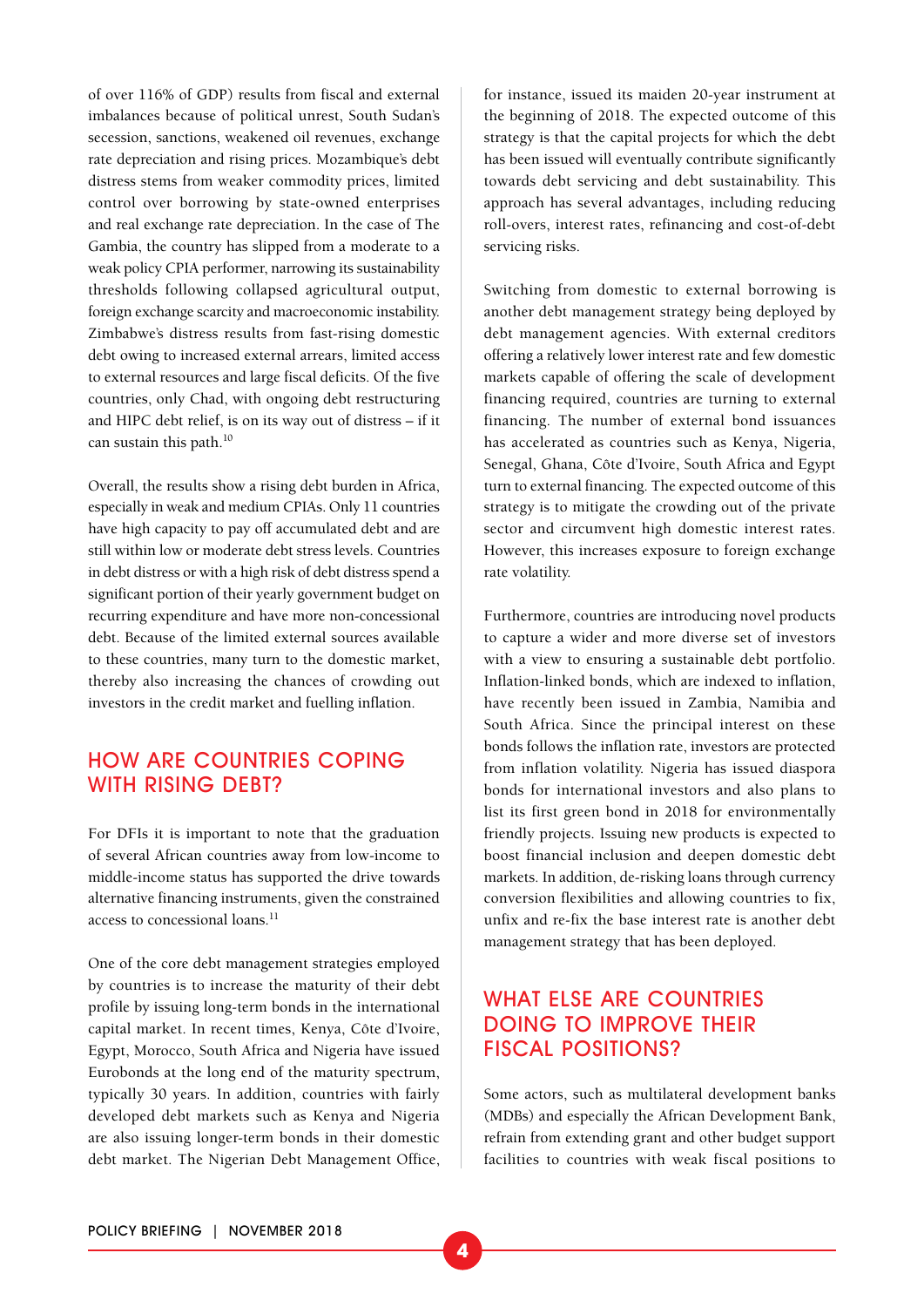counter unsustainable debt accumulation. This is prompting African countries to explore debt management strategies other than the traditional modalities offered by multilateral lenders. These include strategies that target the underlying causes of accelerated borrowing in Africa. For instance, weak domestic revenue capacity is a major reason most countries rely on deficit financing for development. With huge development and infrastructural gaps in Africa, it is crucial to strengthen domestic capacity to ensure repayment and diversity of financing options, prompting several countries to concentrate on improving tax revenues. The most recent estimate of the average tax revenue-to-GDP (excluding resource royalties) ratio in Africa – about 15% – is far below the 25% benchmark required to finance development.<sup>12</sup>

To address this problem, tax reforms have been implemented in many countries. Value added tax and voluntary tax compliance schemes have been introduced in Nigeria and Rwanda to increase the tax base. Eliminating loopholes for tax avoidance, especially by multinationals, is another important policy intervention prompting Nigeria, recently, to introduce new tax policies geared towards international companies. However, key challenges remain in terms of inefficient tax administration and the lack of implementation of tax and revenue management policies for resource-rich countries.

Formalisation of the economy is another major reform initiative. After Latin America and the Caribbean, sub-Saharan Africa's economy has the largest informal sector, estimated at about 38% of GDP (ranging from 25% in South Africa to about 65% in Nigeria).<sup>13</sup> Policymakers are targeting regulations to incentivise the transition to the formal sector. In 2017, 36 sub-Saharan African countries implemented reforms to improve ease of doing business, the largest number recorded in a single year.<sup>14</sup> In general, reducing informality can directly benefit economic growth by mobilising domestic savings for investment.

Improving the efficiency of government expenditure is another strategy to indirectly enhance debt management. Crucially, one of Africa's biggest challenges remains the mismanagement of scarce development resources. The huge debt incurred in recent years has not yielded the expected development outcomes. Corruption by public officials and the poor prioritisation of resource

allocation, as evident in high recurrent expenditure, are major contributory factors to lower development outcomes. Key reforms in this area have targeted debt use. Specifically, borrowing is more directly linked to specific critical projects. [Sukuk bonds](https://www.investopedia.com/terms/s/sukuk.asp) follow this modality, as do multilateral and bilateral creditors who similarly link borrowed funds to specific projects.

Finally, after the creation of the HIPC and MDRI, a number of African countries strengthened their legal frameworks for debt management, improved debt recording and reporting, and prepared debt management strategies supported by the WB and IMF. In 2008 the WB established the Debt Management Facility (DMF) for lower-income countries (LICs), which provides resource tools, technical assistance and debt management training with the goal of formalising debt management operations and building the debt management capacity of LICs.15 In 2014 the WB partnered with the IMF to launch DMF II, the second phase of the DMF, to build on the achievements of the programme and broaden its reach. Debt management capacities are developed using a demand-driven approach reliant on four resource tools: debt management performance assessment, mediumterm debt management strategy, debt management reform plans and domestic debt market development.16 This work should continue to strengthen the debt management capacities of LICs, especially as a lack of transparency17 and effective reporting of debt at national and sub-national levels make it difficult to provide guidance on debt sustainability.18 The presence of multiple actors also makes coordination and uniform reporting difficult, as especially bilateral loans are often linked to development assistance and trade.

#### **CONCLUSION**

The rising debt burden across the continent is a clear source of concern for local authorities, creditors and the wider international community. It is particularly worrisome considering that, in the past, the rapid accumulation of debt by African countries resulted in a debt crisis that required extensive debt relief initiatives. While the current public debt as a percentage of GDP in sub-Saharan Africa is still relatively low, the trends point to the need for concerted action by countries, lenders and DFIs to counter unsustainable debt in the region. This is critical given the insufficient budgetary resources of African countries to finance the region's vast development agenda.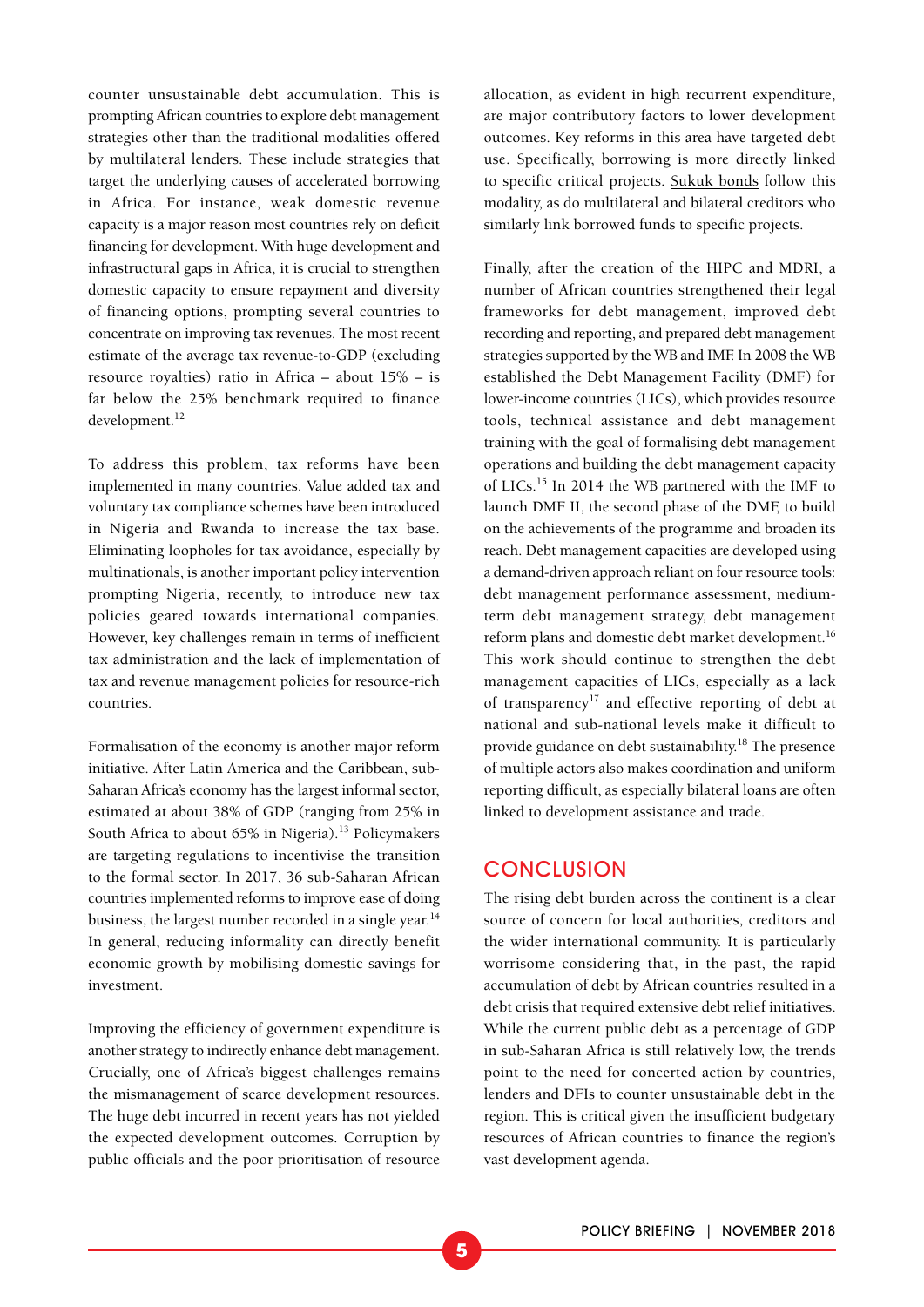#### POLICY RECOMMENDATIONS

To achieve debt sustainability while working towards meeting development goals and achieving macroeconomic stability, African countries should:

#### Maintain and promote prudent macroeconomic principles to curb and closely manage rising debt-servicing costs.

Generally, achieving sound economic fundamentals – that is, a stable exchange rate and low inflation – is critical in curbing rising debtservicing costs, especially for those countries wishing to draw on their domestic debt market. At the same time, governments should prioritise capital expenditure in the productive sector while carefully keeping recurrent expenditure in check.

## 2 Promote economic diversification and expand revenue generation to reduce the effect of commodity price shocks on fiscal stability.

Economic reforms geared towards diversification are key to ensuring debt sustainability in countries that are overly dependent on commodity exports. Historically, commodity exporters are more vulnerable to debt crises owing to the impact of commodity price shocks on local currencies and public revenue. Consequently, expanding the fiscal space by growing a range of revenue sources is necessary to reduce the effect of commodity price shocks on a country's fiscal balance. Countries should support African initiatives such as the newly launched African Continental Free Trade Agreement to facilitate diversification of domestic economies.

## 3 Develop and deepen domestic debt markets to curtail the dependence on external loans and avoid exchange rate risks, while carefully managing the structure of debt.

Exchange rate risks are increasing as developed countries begin to raise interest rates. Accordingly, developing and deepening domestic markets could provide a sound alternative to local authorities, although care should be taken not to crowd out the private sector and a careful assessment should be made of the advantages of external loans through bilateral creditors and DFIs, such as low interest rates and long maturities (especially for LICs).

4 Explore other domestic financing options, such as expanding the tax base through efficient tax collection, leveraging private sector capital through public–private partner-ships and using various debt instruments.

Apart from drawing on domestic debt, using other domestic financing options such as expanding the tax base through efficient tax collection and leveraging capital from the private sector through public–private partnerships could widen the sources and scope of financing. Several novel financing options increase the sources and scope of financing and ensures better debt use, such as [Sukuk bonds](https://www.investopedia.com/terms/s/sukuk.asp), which are asset-linked to ensure that debt is deployed towards projects that curb corruption and theft.

5 Establish autonomous, well-resourced and functional debt management offices, enhance debt-recording systems, improve data transparency and invest in debt management and risk strategies.

African governments should establish autonomous, well-resourced and functional debt management offices that enable optimal borrowing strategies and provide credibility to local bond issuances. Furthermore, as more nontraditional lenders play a dominant role in debt financing, there is a need for a comprehensive debt recording system, regular updating of information on debt, greater data transparency and more robust risk analysis.

#### Explore the capacity-building and technical assistance offered by MDBs to develop sound debt management institutions.

Major MDBs already contribute to debt sustinability in African countries through a combination of technical assistance and capacity-building support programmes. These efforts should be continued to support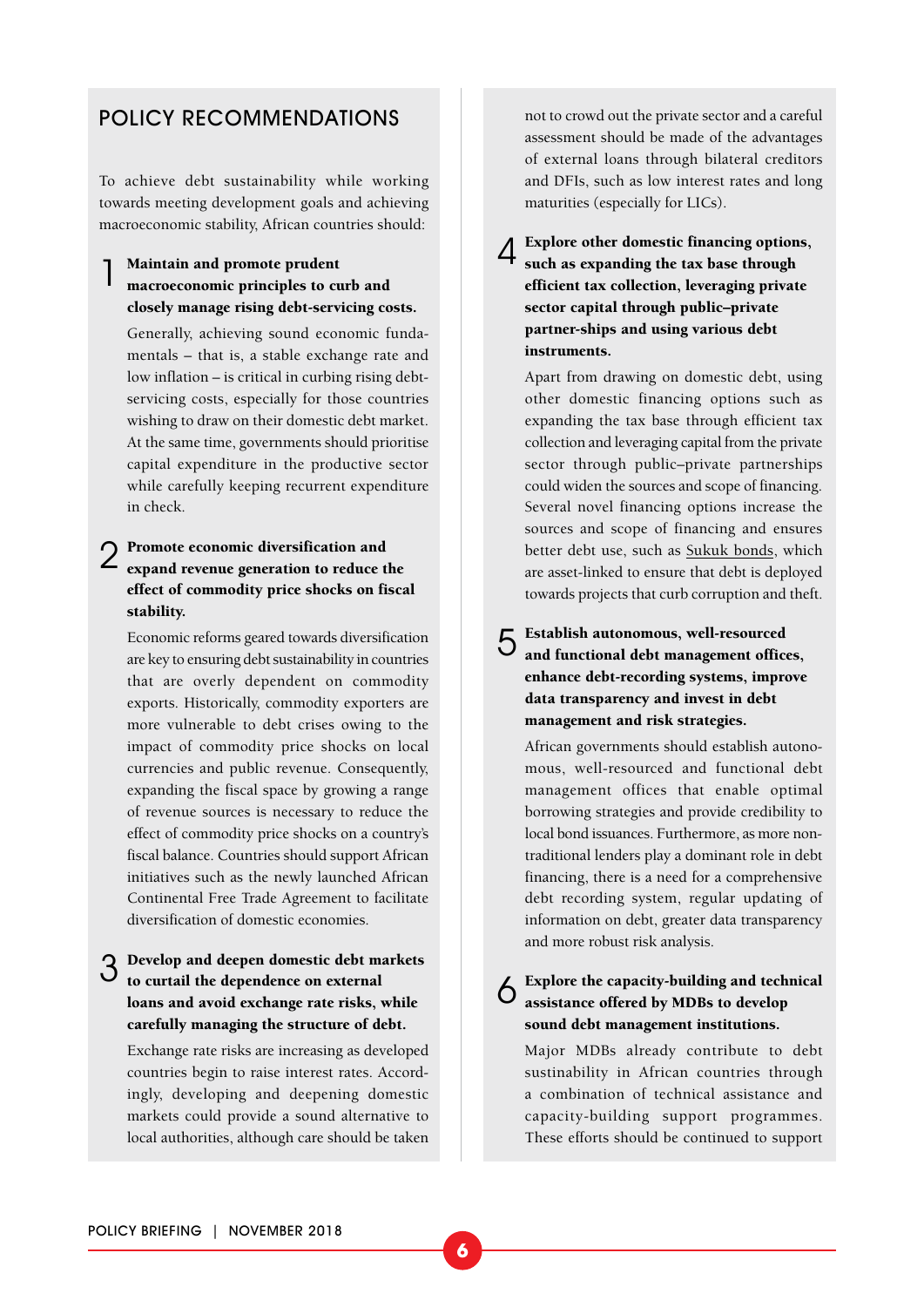proper debt management strategies in African countries. In addition to assisting African countries in developing domestic debt markets, DFIs should assist governments to monitor the risks that emerge from the changing characteristics of debt, as African countries become increasingly vulnerable to risks such as investment arbitration. This is to avoid debt default owing to the poor use of debt. Finally, MDBs should scale up the volumes of concessional lending to the continent for key social and economic projects (ie, infrastructure, renewable energy, water and transport) that support productive and sustainable economic development and avoid corruption. They should also explore more closely with LICs their reluctance to utilise concessional loans despite the long maturity and low interest rates on offer.

#### ENDNOTES

1 Dr Adedeji Adeniran holds a PhD from the University of the Witwatersrand and an MA in Economics from the University of Ibadan.

Mma Amara Ekeruche holds an MA in Economic Policy from the University College London and a BA in Economics from Kwame Nkrumah University of Science and Technology, Ghana.

Samuel Bodunrin holds an MSc in Economics from the University of East Anglia.

Tayeb Ghazi is an Economist at the OCP Policy Center and has an MA in Econometrics and Applied Finance from Cadi Ayyad University of Marrakech, Morocco. Abdelaaziz

Ait Ali is a resident Senior Economist at the OCP. He holds an MA in Econometrics from the University of Hassan II in Casablanca, Morocco.

Badr Mandri is an Economist at the OCP Policy Center. He is a Phd student in Applied Economics at Mohamed V University in Rabat, Morocco.

- 2 World Bank, 'World Development Indicators', 2018, [http://databank.worldbank.org/data/reports.aspx?source](http://databank.worldbank.org/data/reports.aspx?source=world-development-indicators)  [=world-development-indicators,](http://databank.worldbank.org/data/reports.aspx?source=world-development-indicators) accessed 26 September 2018.
- 3 World Bank, *Africa's Pulse*, 17, April 2018.
- 4 IMF (International Monetary Fund), 'Regional Economic Outlook: Sub-Saharan Africa', 2017a, [https://www.imf.org/en/Publications/REO/SSA/Issues/](https://www.imf.org/en/Publications/REO/SSA/Issues/2017/05/03/sreo0517)  [2017/05/03/sreo0517,](https://www.imf.org/en/Publications/REO/SSA/Issues/2017/05/03/sreo0517) accessed 1 October 2018.
- 5 Felino L & B Pinto, 'Will less concessional development assistance for Africa cause another debt crisis?', Brookings, Future Development blog, 21 September 2017, [https://www.brookings.edu/blog/ future-develop](https://www.brookings.edu/blog/future-development/2017/09/21/will-less-concessional-development-assistance-for-africa-cause-another-debt-crisis/)  [ment/2017/09/21/will-less -concessional -development](https://www.brookings.edu/blog/future-development/2017/09/21/will-less-concessional-development-assistance-for-africa-cause-another-debt-crisis/)[assistance-for-africa-cause-another-debt-crisis/](https://www.brookings.edu/blog/future-development/2017/09/21/will-less-concessional-development-assistance-for-africa-cause-another-debt-crisis/), accessed 23 July 2018.
- 6 Rangarajan C & DK Srivastava, 'Dynamics of debt accumulation in India: Impact of primary deficit, growth and interest rate', *Economic and Political Weekly*, 38, 46, 2003, pp. 4851–4858.
- 7 The World Bank supports the claim that rising fiscal deficits have driven debt accumulation. World Bank, 'Debt: Overview', [http://www.worldbank.org/en/topic/](http://www.worldbank.org/en/topic/debt/overview#2) [debt/overview#2,](http://www.worldbank.org/en/topic/debt/overview#2) accessed 2 October 2018.
- 8 IMF, 'Review of the Debt Sustainability Framework for Low Income Countries – Annexes', IMF Policy Paper, 17/380. Washington DC: IMF, 2017b.
- 9 *Ibid*.
- 10 *Ibid*.
- 11 See Prinsloo C, 'Partnering with the New Development Bank: What Improved Services Can It Offer Middle-Income Countries?', GEG Africa Discussion Paper, November 2016, [http://www.saiia.org.za/wp-content/](http://www.saiia.org.za/wp-content/uploads/2016/11/GEG-africa-DP-nov2016-prinsloo-FINAL-WEB.pdf) [uploads/2016/11/GEG-africa-DP-nov2016-prinsloo-](http://www.saiia.org.za/wp-content/uploads/2016/11/GEG-africa-DP-nov2016-prinsloo-FINAL-WEB.pdf)[FINAL-WEB.pdf](http://www.saiia.org.za/wp-content/uploads/2016/11/GEG-africa-DP-nov2016-prinsloo-FINAL-WEB.pdf), accessed 20 November 2018.
- 12 AfDB (African Development Bank), 'African Economic Outlook', 2018, [https://www.afdb.org/fileadmin/uploads](https://www.afdb.org/fileadmin/uploads/afdb/Documents/Publications/African_Economic_Outlook_2018_-_EN.pdf)  [/afdb/Documents/Publications/African\\_Economic\\_Out](https://www.afdb.org/fileadmin/uploads/afdb/Documents/Publications/African_Economic_Outlook_2018_-_EN.pdf)  [look\\_2018\\_-\\_EN.pdf,](https://www.afdb.org/fileadmin/uploads/afdb/Documents/Publications/African_Economic_Outlook_2018_-_EN.pdf) accessed 1 October 2018.
- 13 IMF, 2017a, op. cit.
- 14 World Bank Group, 'Doing Business Report 2018: Reforming to Create Jobs', 2018, [https://openknowledge](https://openknowledge.worldbank.org/handle/10986/28608)  [.worldbank.org/handle/10986/28608,](https://openknowledge.worldbank.org/handle/10986/28608) accessed 31 October 2018.
- 15 Since its establishment, 61% of the DMF's activities have been conducted in sub-Saharan Africa. Ibid.
- 16 World Bank, 'Debt: Overview', *op. cit*.
- 17 Opacity in debt statistics is also a major challenge. IDA (International Development Association), 'G-20 Note: Improving Public Debt Recording, Monitoring, and Reporting Capacity in Low and Lower Middle-Income Countries: Proposed Reforms', 2018, [http://documents.](http://documents.worldbank.org/curated/en/645621532695126092/pdf/128723-repo-For-VP-IMPROVING-PUBLIC-DEBT-RECORDING-clean.pdf) [worldbank.org/curated/en/645621532695126092/pdf/](http://documents.worldbank.org/curated/en/645621532695126092/pdf/128723-repo-For-VP-IMPROVING-PUBLIC-DEBT-RECORDING-clean.pdf)  [128723-repo-For-VP-IMPROVING-PUBLIC-DEBT-REC](http://documents.worldbank.org/curated/en/645621532695126092/pdf/128723-repo-For-VP-IMPROVING-PUBLIC-DEBT-RECORDING-clean.pdf)  [ORDING-clean.pdf,](http://documents.worldbank.org/curated/en/645621532695126092/pdf/128723-repo-For-VP-IMPROVING-PUBLIC-DEBT-RECORDING-clean.pdf) accessed 1 October 2018.
- 18 For example, the case of Mozambique, where local authorities hid debt of \$2 billion from the IMF to qualify for more loans, is particularly instructive about the data gaps impeding effective debt management. Hill M & B Nhamire, 'IMF expects Mozambique to default on foreign debt until 2023', *Bloomberg*, 28 February 2018, [https://www.bloomberg.com/news/articles/2018](https://www.bloomberg.com/news/articles/2018-02-28/imf-expects-mozambique-to-default-on-external-debt-until-2023)  [-02-28/imf-expects-mozambique-to-default-on-external](https://www.bloomberg.com/news/articles/2018-02-28/imf-expects-mozambique-to-default-on-external-debt-until-2023)[debt-until-2023,](https://www.bloomberg.com/news/articles/2018-02-28/imf-expects-mozambique-to-default-on-external-debt-until-2023) accessed 2 October 2018.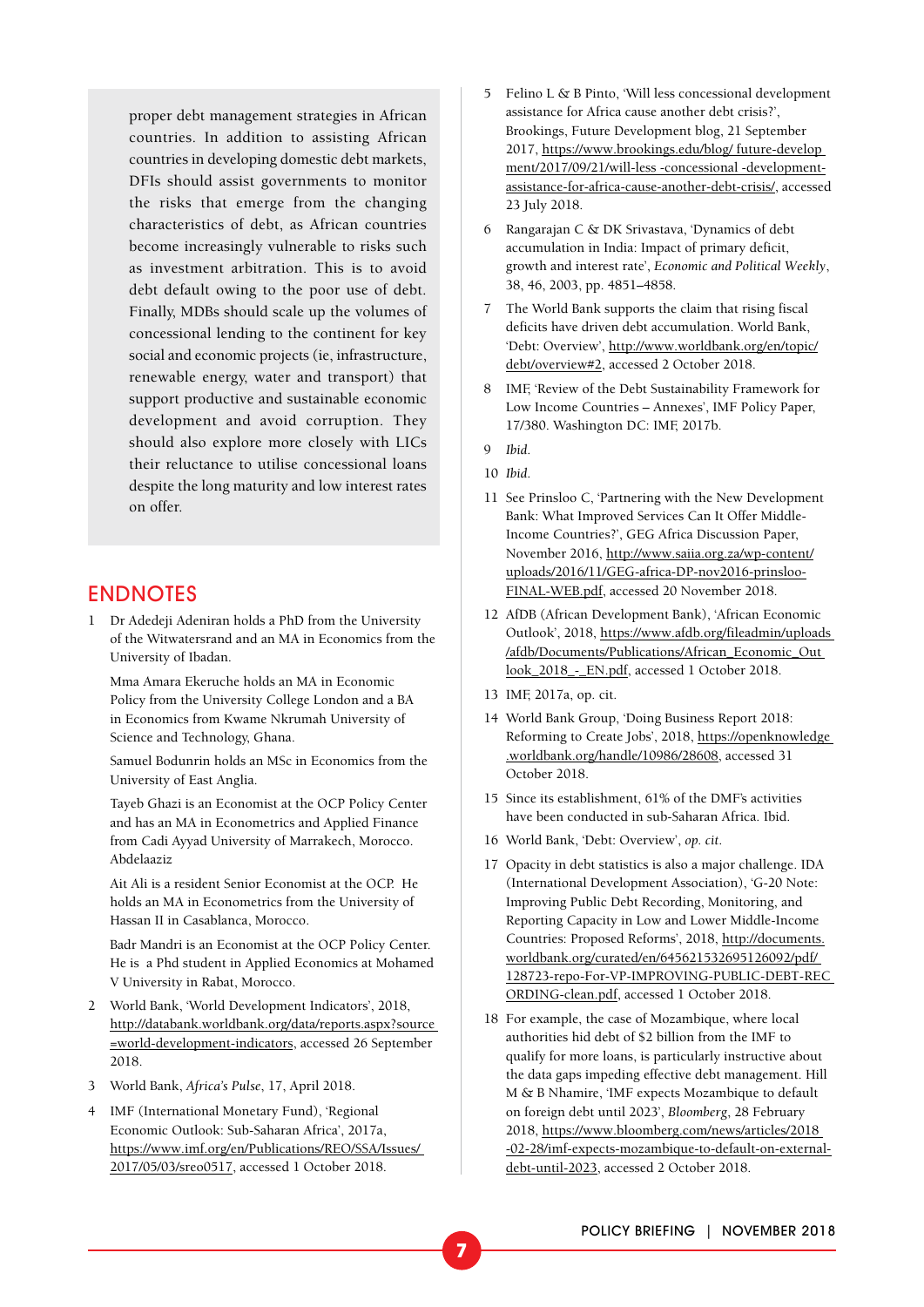GEGAfrica has been funded by UK aid from the UK government; however, the views expressed do not necessarily reflect the UK government's official policies.

#### © GEGAFRICA 2018

All rights are reserved. No part of this publication may be reproduced or utilised in any form by any means, electronic or mechanical, including photocopying and recording, or by any information or storage and retrieval system, without permission in writing from the publisher. Opinions expressed are the responsibility of the individual authors and not of GEGAFRICA or its funders.